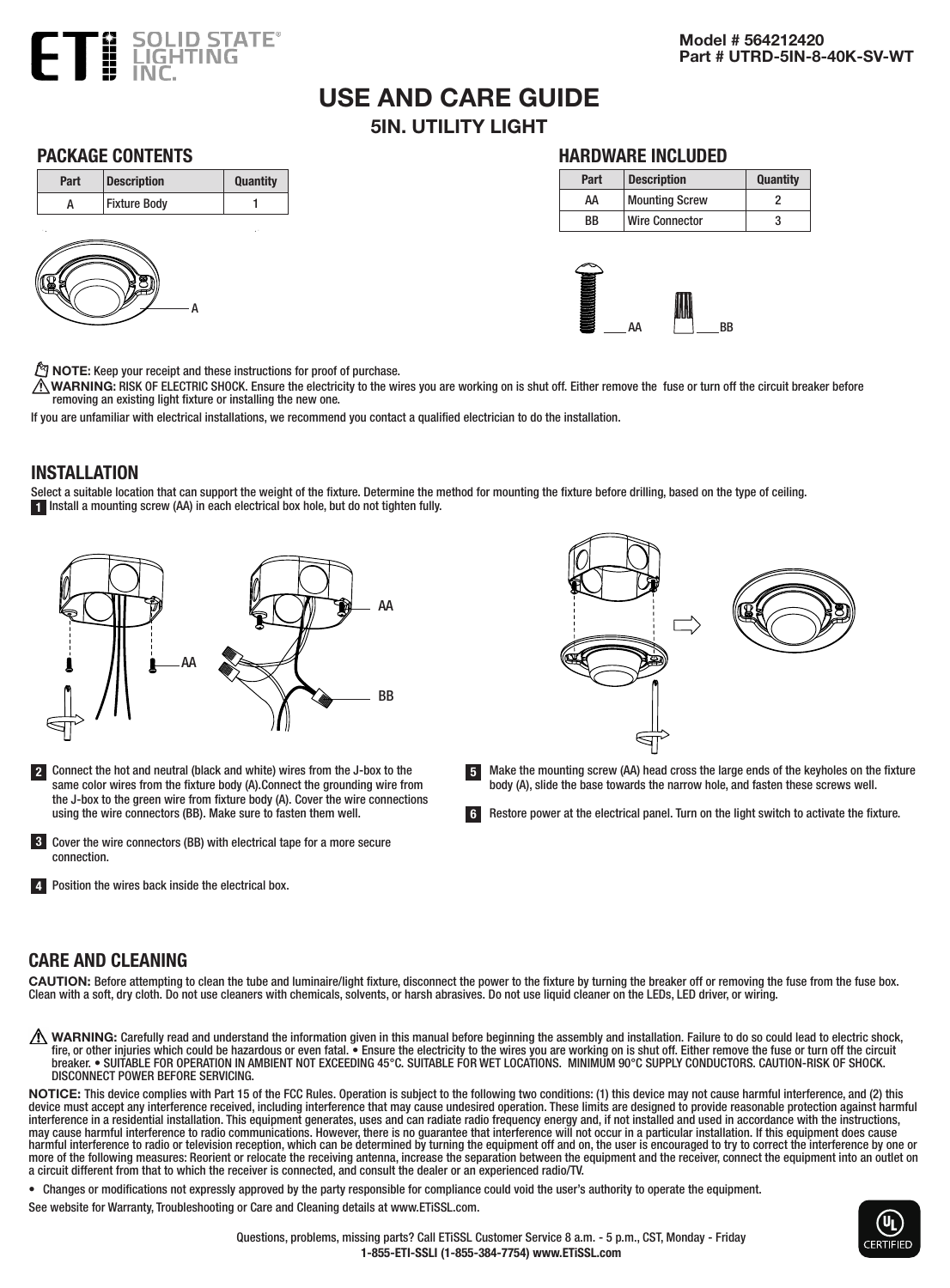

N° modèle 564212420 N° de pièce UTRD-5IN-8-40K-SV-WT

### GUIDE D'UTILISATION ET D'ENTRETIEN

LAMPE UTILITAIRE 12,7CM

#### CONTENU DE L'EMBALLAGE





| Pièce | Désignation     | <b>Ouantité</b> |  |
|-------|-----------------|-----------------|--|
| ۸۸    | Wie de fivation |                 |  |

MATÉRIEL INCLUS

| ΔΔ | Vis de fixation   |  |
|----|-------------------|--|
| ВB | Connecteur de fil |  |
|    |                   |  |



 $\ell$ <sup>9</sup> REMARQUE: Gardez votre facture ainsi que ces instructions comme preuves d'achat.

AVERTISSEMENT: RISQUE DE CHOC ÉLECTRIQUE. Assurez-vous que le courant est coupé aux fils sur lesquels vous travaillerez. Enlevez le fusible ou ouvrez le disjoncteur du circuit avant d'enlever l'appareil existant ou d'installer le nouveau.

Si vous n'êtes pas familiarisé avec les installations électriques, nous vous recommandons de contacter un électricien qualifié pour effectuer l'installation.

#### INSTALLATION

Choisissez un endroit adéquat capable de supporter le poids de l'appareil. Établissez la méthode d'installation avant de percer. 1 Installez une vis de montage (AA) dans chaque trou du boîtier électrique, mais ne serrez pas complètement.



- 2 Connectez les fils chauds et neutres (noir et blanc) du J-box aux fils de même couleur du corps du luminaire (A). Connectez le fil de mise à la terre du J-box au fil vert du corps du luminaire (A). Recouvrez les connexions des fils à l'aide des connecteurs de fils (BB). Assurez-vous de bien les fixer.
- 3 Couvrez les connecteurs de fils (BB) avec du ruban isolant pour une connexion plus sûre.

4 Remettez les fils à l'intérieur du boîtier électrique.



- Faites en sorte que la tête de la vis de montage (AA) traverse les grandes extrémités des trous de serrure sur le corps du luminaire (A), faites glisser la base vers le trou étroit et serrez bien ces vis. 5
- 6 Rétablir le courant au panneau électrique. Allumez l'interrupteur d'éclairage pour activer le luminaire.

#### ENTRETIEN ET NETTOYAGE

ATTENTION : Avant d'essayer de nettoyer le tube et le luminaire/le luminaire, débranchez l'alimentation du luminaire en coupant le disjoncteur ou en retirant le fusible de la boîte à fusibles. Nettoyez avec un chiffon doux et sec. N'utilisez pas de nettoyants contenant des produits chimiques, des solvants ou des abrasifs agressifs. N'utilisez pas de nettoyant liquide sur les LED, le pilote de LED ou le câblage.

- $\triangle$  WARNING: Lisez et comprenez bien les renseignements fournis dans ce manuel avant de procéder à l'assemblage et à l'installation. Un manque à le faire pourrait mener à un risque de choc électrique, d'incendie ou de blessures qui pourraient être graves, voire même mortelles.• Assurez-vous de couper le courant au circuit sur lequel vous travaillerez. Enlevez le fusible ou coupez le disjoncteur. • CONVIENT À UN SERVICE À UNE TEMPÉRATURE AMBIANTE MAXIMALE DE 45°C. • CONVIENT AUX MILIEUX HUMIDES. • CONDUCTEURS D'ALIMENTATION DE 90°C AU MINIMUM. • MISE EN GARDE – RISQUE DE CHOC ÉLECTRIQUE. • DÉCONNECTER AVANT D'EFFECTUER UN TRAVAIL.
- AVIS: Cet appareil est conforme à la Section 15 du règlement de la FCC. Le fonctionnement est subordonné de deux conditions: (1) cet appareil ne doit pas causer d'interférence nuisible, (2) cet appareil doit accepter toute interférence reçue, notamment une interférence qui pourrait entraîner un fonctionnement indésirable. Ces limites servent à offrir une protection raisonnable contre une interference nocive dans une installation résidentielle. Ce dispositif génère, utilise et peut irradier une énergie de fréquence radio; s'il n'est pas installé et utilisé conformément aux directives, il peut causer une interférence nocive aux communications radio. Il n'est toutefois pas garanti qu'aucune interférence ne surviendra dans une installation particulière. Si le dispositif cause une interférence nuisible à la réception radio ou télé, ce qui peut être établi en éteignant et rallumant le dispositif, on conseille à l'utilisateur de tenter de remédier à la situation en utilisant une ou plusieurs de ces procédures : Réorienter ou déplacer l'antenne réceptrice. Augmenter la distance entre le dispositif et le poste récepteur. Brancher l'équipement dans une prise de courant sur un circuit autre que celui sur lequel le récepteur est branché. Demander conseil auprès du marchand ou d'un technicien en radio/télé.
- Tout changement ou toute modification non expressément approuvée par la partie responsable de la conformité peut rendre nulle l'autorisation de l'utilisateur d'utiliser l'équipement.

Les renseignements sur la garantie, le dépannage, l'entretien et le nettoyage se trouvent sur le site Web : www.ETiSSL.com.